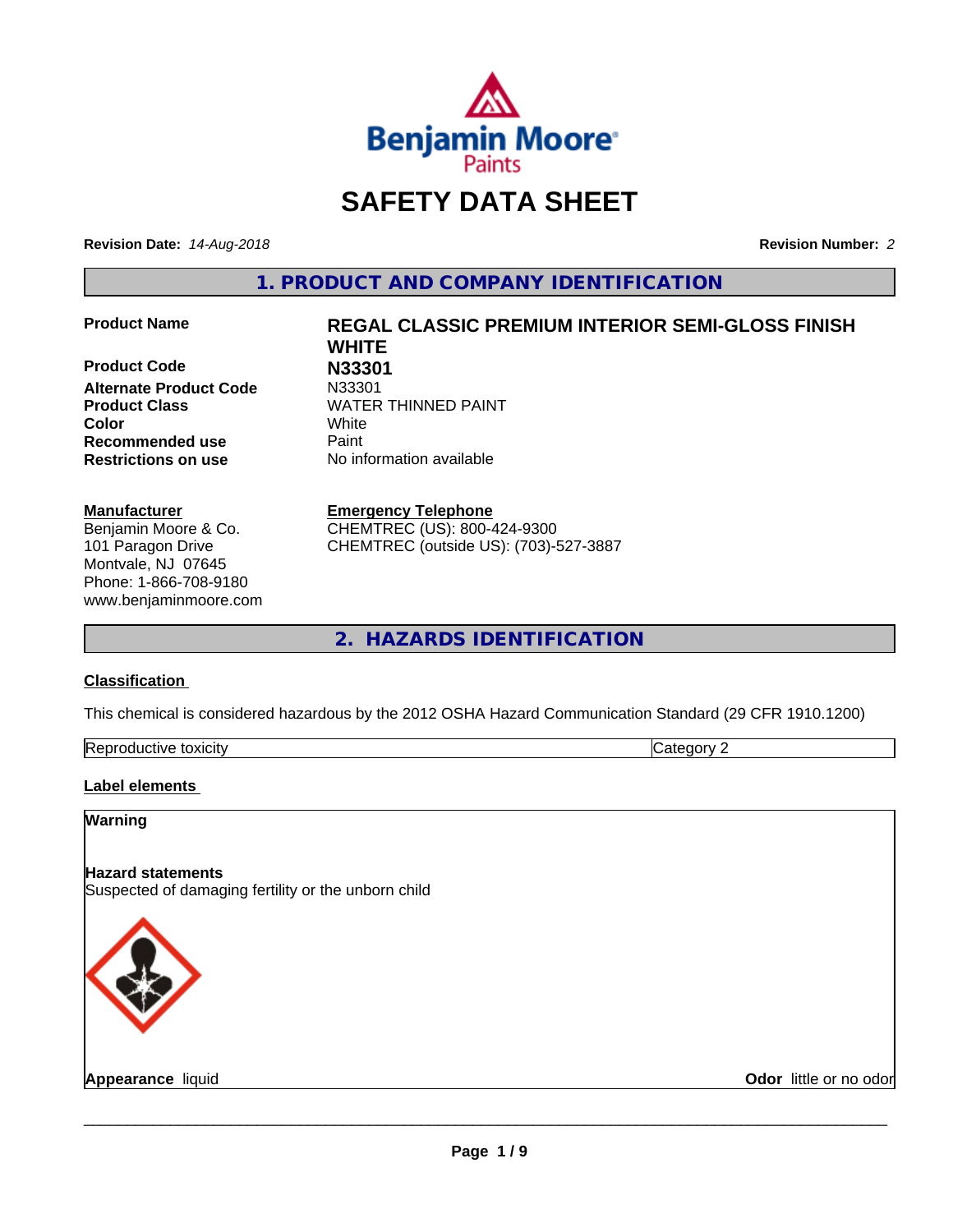#### **Precautionary Statements - Prevention**

Obtain special instructions before use Do not handle until all safety precautions have been read and understood Use personal protective equipment as required

#### **Precautionary Statements - Response**

IF exposed or concerned: Get medical advice/attention

#### **Precautionary Statements - Storage**

Store locked up

#### **Precautionary Statements - Disposal**

Dispose of contents/container to an approved waste disposal plant

#### **Hazards not otherwise classified (HNOC)**

Not applicable

#### **Other information**

No information available

# **3. COMPOSITION INFORMATION ON COMPONENTS**

| <b>Chemical name</b>               | CAS No.        | Weight-% |
|------------------------------------|----------------|----------|
| Titanium dioxide                   | 13463-67-7     | 25       |
| Propylene glycol                   | $57 - 55 - 6$  |          |
| Diethylene glycol monomethyl ether | $111 - 77 - 3$ |          |
| Silica, amorphous                  | 7631-86-9      |          |
| Sodium C14-C16 olefin sulfonate    | 68439-57-6     | 0.5      |

## **4. FIRST AID MEASURES**

| <b>General Advice</b>                            | No hazards which require special first aid measures.                                                     |
|--------------------------------------------------|----------------------------------------------------------------------------------------------------------|
| <b>Eye Contact</b>                               | Rinse thoroughly with plenty of water for at least 15 minutes and consult a<br>physician.                |
| <b>Skin Contact</b>                              | Wash off immediately with soap and plenty of water while removing all<br>contaminated clothes and shoes. |
| <b>Inhalation</b>                                | Move to fresh air. If symptoms persist, call a physician.                                                |
| Ingestion                                        | Clean mouth with water and afterwards drink plenty of water. Consult a physician<br>if necessary.        |
| <b>Most Important</b><br><b>Symptoms/Effects</b> | None known.                                                                                              |
| <b>Notes To Physician</b>                        | Treat symptomatically.                                                                                   |
|                                                  |                                                                                                          |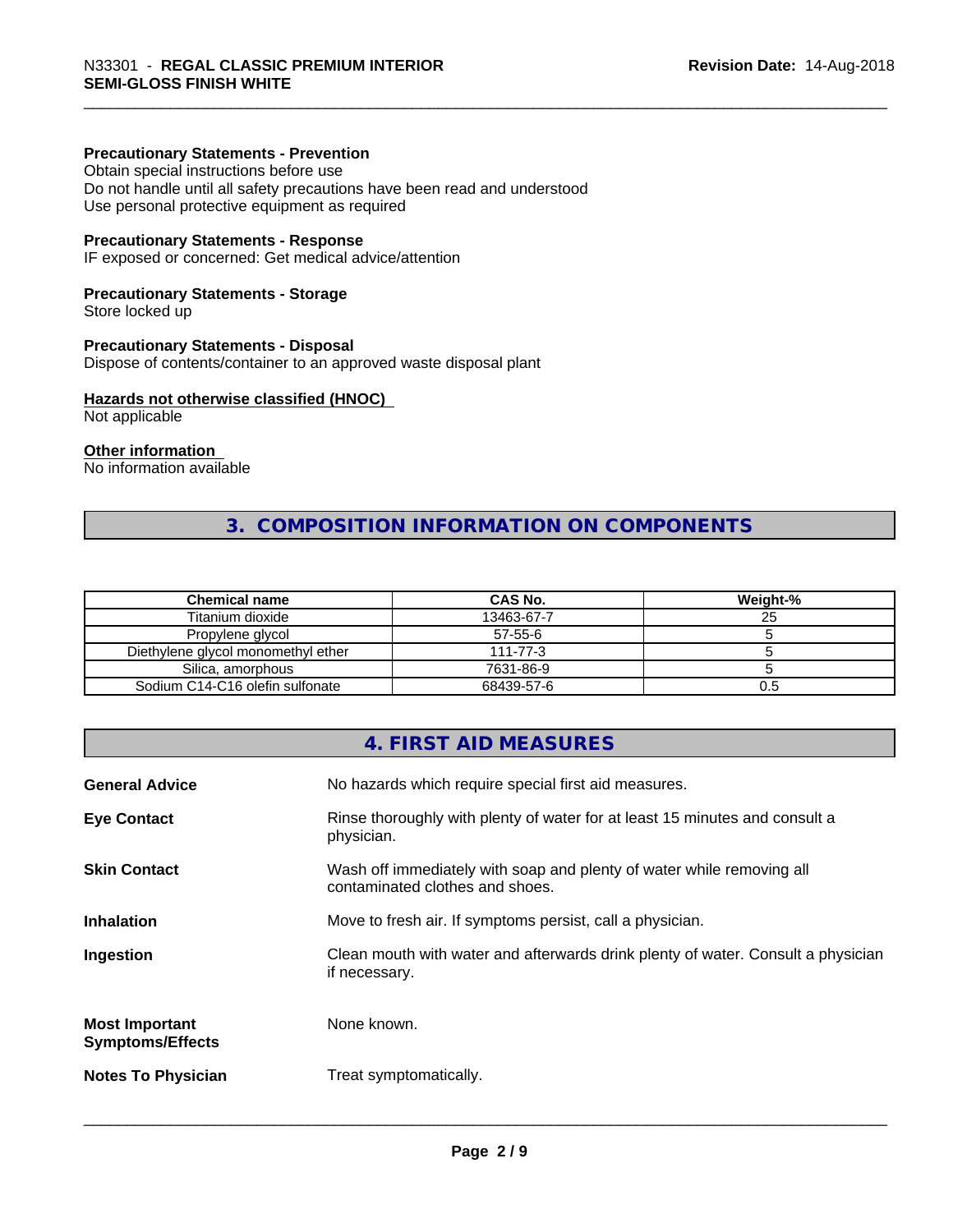# **5. FIRE-FIGHTING MEASURES**

| <b>Suitable Extinguishing Media</b>                                              | Use extinguishing measures that are appropriate to local<br>circumstances and the surrounding environment.                                   |  |
|----------------------------------------------------------------------------------|----------------------------------------------------------------------------------------------------------------------------------------------|--|
| <b>Protective Equipment And Precautions For</b><br><b>Firefighters</b>           | As in any fire, wear self-contained breathing apparatus<br>pressure-demand, MSHA/NIOSH (approved or equivalent)<br>and full protective gear. |  |
| <b>Specific Hazards Arising From The Chemical</b>                                | Closed containers may rupture if exposed to fire or<br>extreme heat.                                                                         |  |
| <b>Sensitivity To Mechanical Impact</b>                                          | No.                                                                                                                                          |  |
| <b>Sensitivity To Static Discharge</b>                                           | No.                                                                                                                                          |  |
| <b>Flash Point Data</b><br>Flash Point (°F)<br>Flash Point (°C)<br><b>Method</b> | Not applicable<br>Not applicable<br>Not applicable                                                                                           |  |
| <b>Flammability Limits In Air</b>                                                |                                                                                                                                              |  |
| Lower flammability limit:<br><b>Upper flammability limit:</b>                    | Not applicable<br>Not applicable                                                                                                             |  |
| <b>Flammability: 0</b><br><b>NFPA</b><br>Health: 1                               | <b>Instability: 0</b><br><b>Special: Not Applicable</b>                                                                                      |  |
| <b>NFPA Legend</b><br>0 - Not Hazardous<br>1 - Slightly                          |                                                                                                                                              |  |

- 2 Moderate
- 3 High
- 4 Severe

*The ratings assigned are only suggested ratings, the contractor/employer has ultimate responsibilities for NFPA ratings where this system is used.*

*Additional information regarding the NFPA rating system is available from the National Fire Protection Agency (NFPA) at www.nfpa.org.*

#### **6. ACCIDENTAL RELEASE MEASURES**

| <b>Personal Precautions</b>      | Avoid contact with skin, eyes and clothing. Ensure adequate ventilation.                             |
|----------------------------------|------------------------------------------------------------------------------------------------------|
| <b>Other Information</b>         | Prevent further leakage or spillage if safe to do so.                                                |
| <b>Environmental precautions</b> | See Section 12 for additional Ecological Information.                                                |
| <b>Methods for Cleaning Up</b>   | Soak up with inert absorbent material. Sweep up and shovel into suitable<br>containers for disposal. |

# **7. HANDLING AND STORAGE**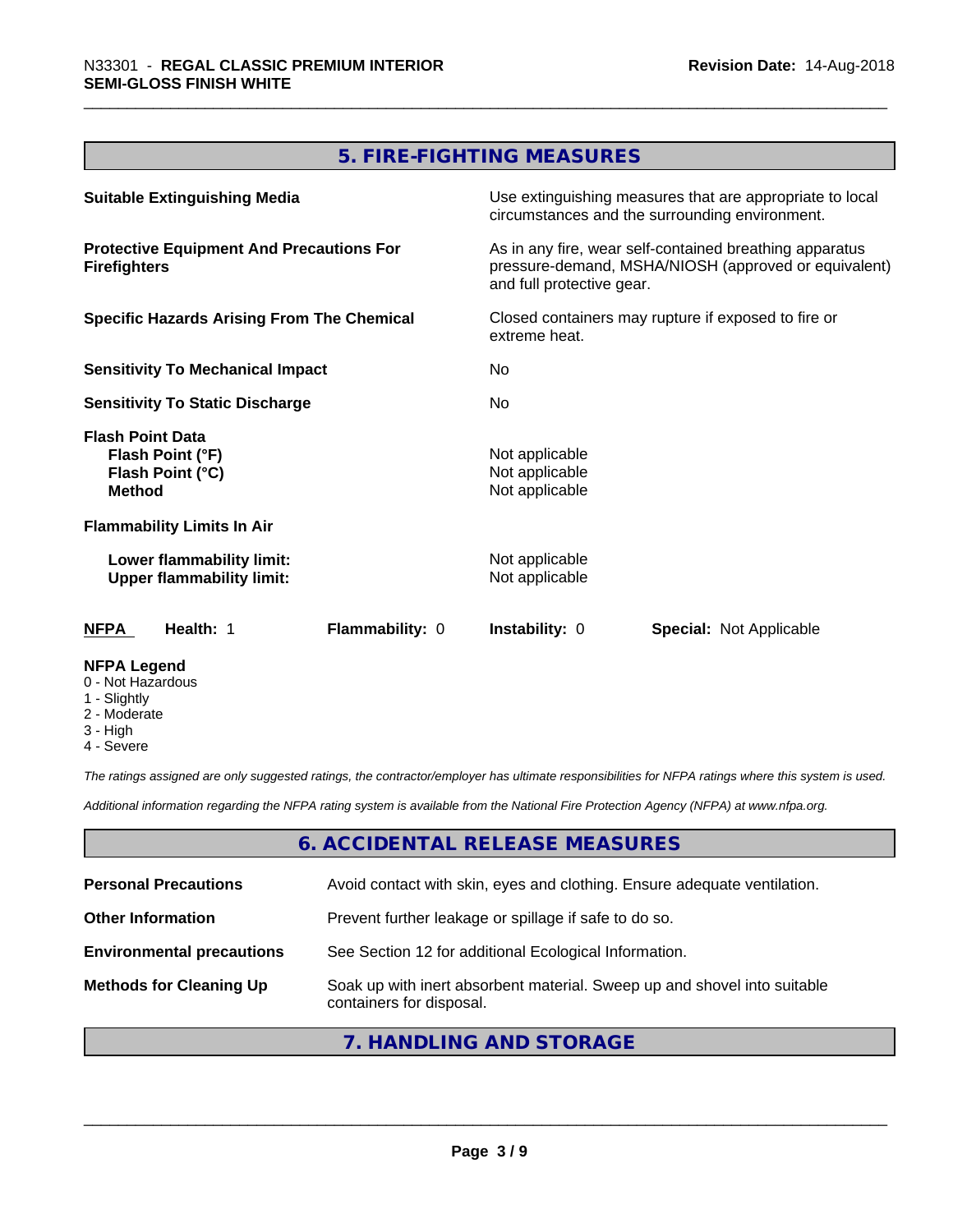| Avoid contact with skin, eyes and clothing. Avoid breathing vapors, spray mists or<br><b>Handling</b><br>sanding dust. In case of insufficient ventilation, wear suitable respiratory<br>equipment. |                                          |
|-----------------------------------------------------------------------------------------------------------------------------------------------------------------------------------------------------|------------------------------------------|
| Keep container tightly closed. Keep out of the reach of children.<br><b>Storage</b>                                                                                                                 |                                          |
| <b>Incompatible Materials</b>                                                                                                                                                                       | No information available                 |
|                                                                                                                                                                                                     | 8. EXPOSURE CONTROLS/PERSONAL PROTECTION |

#### **Exposure Limits**

| <b>Chemical name</b>       | <b>ACGIH TLV</b>                      | <b>OSHA PEL</b>                           |
|----------------------------|---------------------------------------|-------------------------------------------|
| Titanium dioxide           | <b>TWA</b><br>$10 \; \mathrm{mq/m^3}$ | <b>TWA</b><br>i ma/m <sup>3</sup><br>ו טו |
| <b>Silica</b><br>amorphous | N/E                                   | TWA<br>20 mppcf<br>ZU                     |

#### **Legend**

ACGIH - American Conference of Governmental Industrial Hygienists Exposure Limits OSHA - Occupational Safety & Health Administration Exposure Limits N/E - Not Established

**Engineering Measures** Ensure adequate ventilation, especially in confined areas.

| <b>Personal Protective Equipment</b> |                                                                                                                                     |
|--------------------------------------|-------------------------------------------------------------------------------------------------------------------------------------|
| <b>Eye/Face Protection</b>           | Safety glasses with side-shields.                                                                                                   |
| <b>Skin Protection</b>               | Protective gloves and impervious clothing.                                                                                          |
| <b>Respiratory Protection</b>        | In case of insufficient ventilation wear suitable respiratory equipment.                                                            |
| <b>Hygiene Measures</b>              | Avoid contact with skin, eyes and clothing. Remove and wash contaminated<br>clothing before re-use. Wash thoroughly after handling. |

#### **9. PHYSICAL AND CHEMICAL PROPERTIES**

| No information available<br><b>Odor Threshold</b><br>Density (Ibs/gal)<br>$10.5 - 10.9$<br><b>Specific Gravity</b><br>$1.26 - 1.31$<br>No information available<br>рH<br><b>Viscosity (cps)</b><br>No information available<br>Solubility(ies)<br>No information available<br>No information available<br><b>Water solubility</b><br><b>Evaporation Rate</b><br>No information available<br>Vapor pressure @20 °C (kPa)<br>No information available<br>No information available<br>Vapor density<br>Wt. % Solids<br>45 - 55<br>$30 - 40$<br>Vol. % Solids<br>Wt. % Volatiles<br>45 - 55<br>Vol. % Volatiles<br>$60 - 70$<br>< 150<br>VOC Regulatory Limit (g/L) | Appearance<br>Odor | liquid<br>little or no odor |  |
|-----------------------------------------------------------------------------------------------------------------------------------------------------------------------------------------------------------------------------------------------------------------------------------------------------------------------------------------------------------------------------------------------------------------------------------------------------------------------------------------------------------------------------------------------------------------------------------------------------------------------------------------------------------------|--------------------|-----------------------------|--|
|-----------------------------------------------------------------------------------------------------------------------------------------------------------------------------------------------------------------------------------------------------------------------------------------------------------------------------------------------------------------------------------------------------------------------------------------------------------------------------------------------------------------------------------------------------------------------------------------------------------------------------------------------------------------|--------------------|-----------------------------|--|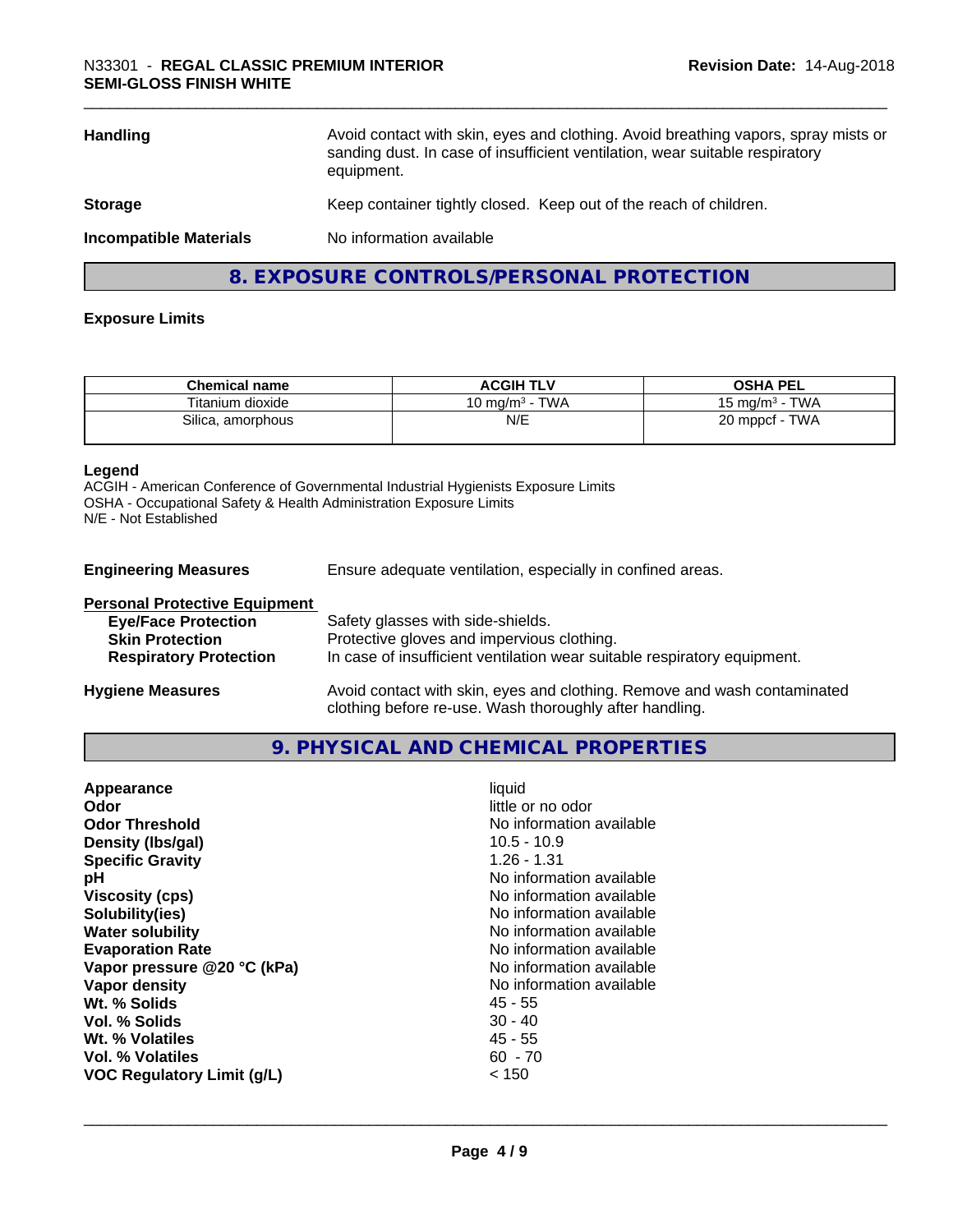| <b>Boiling Point (°F)</b>            | 212                      |
|--------------------------------------|--------------------------|
| <b>Boiling Point (°C)</b>            | 100                      |
| Freezing Point (°F)                  | 32                       |
| <b>Freezing Point (°C)</b>           | 0                        |
| Flash Point (°F)                     | Not applicable           |
| Flash Point (°C)                     | Not applicable           |
| <b>Method</b>                        | Not applicable           |
| Flammability (solid, gas)            | Not applicable           |
| <b>Upper flammability limit:</b>     | Not applicable           |
| Lower flammability limit:            | Not applicable           |
| <b>Autoignition Temperature (°F)</b> | No information available |
| <b>Autoignition Temperature (°C)</b> | No information available |
| Decomposition Temperature (°F)       | No information available |
| Decomposition Temperature (°C)       | No information available |
| <b>Partition coefficient</b>         | No information available |

# **10. STABILITY AND REACTIVITY**

| <b>Reactivity</b>                         | Not Applicable                           |
|-------------------------------------------|------------------------------------------|
| <b>Chemical Stability</b>                 | Stable under normal conditions.          |
| <b>Conditions to avoid</b>                | Prevent from freezing.                   |
| <b>Incompatible Materials</b>             | No materials to be especially mentioned. |
| <b>Hazardous Decomposition Products</b>   | None under normal use.                   |
| <b>Possibility of hazardous reactions</b> | None under normal conditions of use.     |

# **11. TOXICOLOGICAL INFORMATION**

| <b>Product Information</b>                                                                 |                                                                                                                                                 |  |  |
|--------------------------------------------------------------------------------------------|-------------------------------------------------------------------------------------------------------------------------------------------------|--|--|
|                                                                                            | Information on likely routes of exposure                                                                                                        |  |  |
|                                                                                            | Principal Routes of Exposure Eye contact, skin contact and inhalation.                                                                          |  |  |
| <b>Acute Toxicity</b>                                                                      |                                                                                                                                                 |  |  |
| <b>Product Information</b>                                                                 | No information available                                                                                                                        |  |  |
| Symptoms related to the physical, chemical and toxicological characteristics               |                                                                                                                                                 |  |  |
| <b>Symptoms</b>                                                                            | No information available                                                                                                                        |  |  |
| Delayed and immediate effects as well as chronic effects from short and long-term exposure |                                                                                                                                                 |  |  |
| Eye contact<br>Skin contact                                                                | May cause slight irritation.<br>Substance may cause slight skin irritation. Prolonged or repeated contact may dry<br>skin and cause irritation. |  |  |
| Inhalation<br>Ingestion                                                                    | May cause irritation of respiratory tract.<br>Ingestion may cause gastrointestinal irritation, nausea, vomiting and diarrhea.                   |  |  |
|                                                                                            |                                                                                                                                                 |  |  |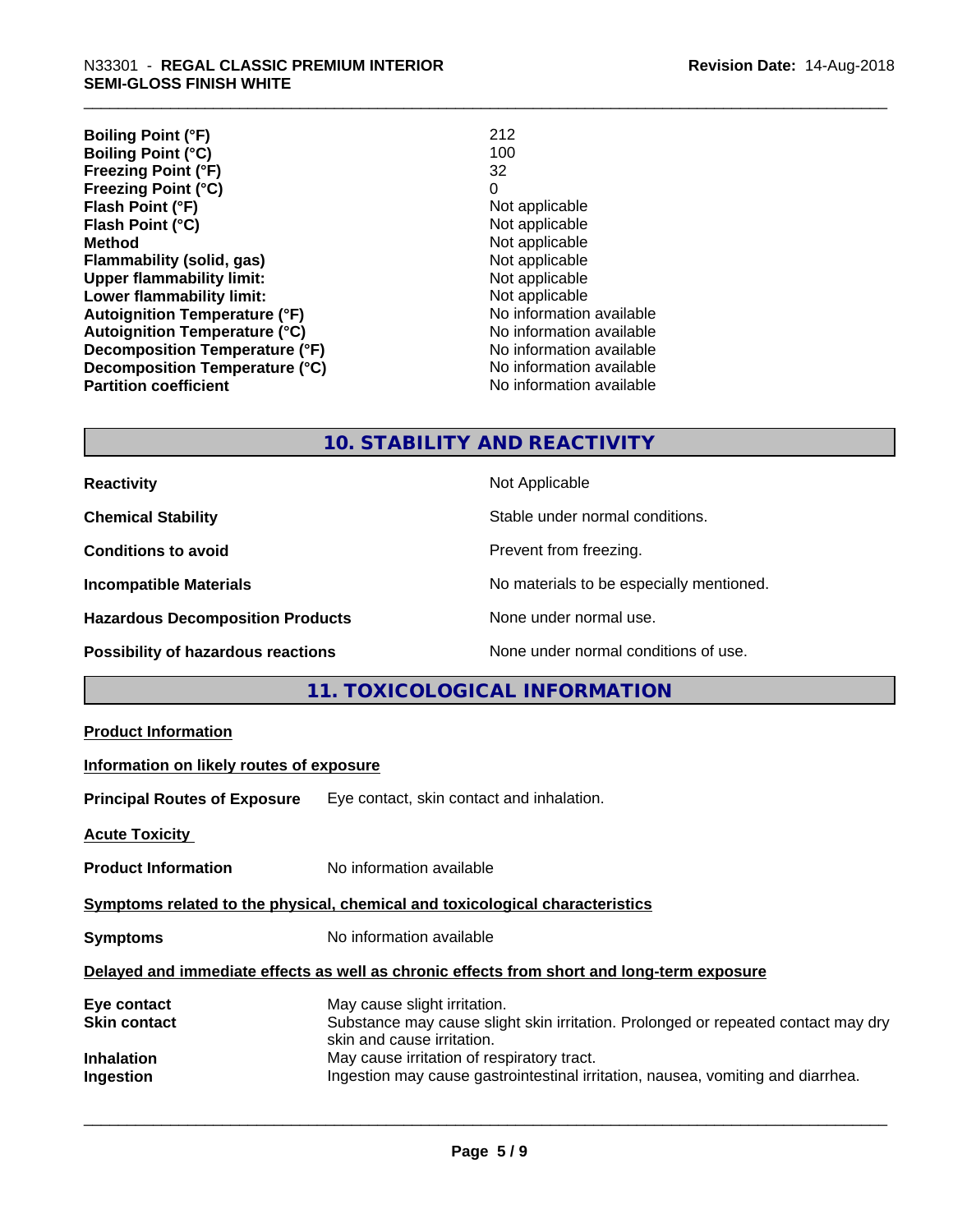| <b>Sensitization</b>            | No information available                                                        |
|---------------------------------|---------------------------------------------------------------------------------|
| <b>Neurological Effects</b>     | No information available.                                                       |
| <b>Mutagenic Effects</b>        | No information available.                                                       |
| <b>Reproductive Effects</b>     | Possible risk of impaired fertility. Possible risk of harm to the unborn child. |
| <b>Developmental Effects</b>    | No information available.                                                       |
| Target organ effects            | No information available.                                                       |
| <b>STOT - single exposure</b>   | No information available.                                                       |
| <b>STOT - repeated exposure</b> | No information available.                                                       |
| Other adverse effects           | No information available.                                                       |
| <b>Aspiration Hazard</b>        | No information available                                                        |

#### **Numerical measures of toxicity**

#### **The following values are calculated based on chapter 3.1 of the GHS document**

| <b>ATEmix (oral)</b>   | 32381 mg/kg |
|------------------------|-------------|
| <b>ATEmix (dermal)</b> | 35122 mg/kg |

#### **Component Information**

Titanium dioxide LD50 Oral: > 10000 mg/kg (Rat) Propylene glycol LD50 Oral: 20000 mg/kg (Rat) LD50 Dermal: 20800 mg/kg (Rabbit) Diethylene glycol monomethyl ether LD50 Oral: 7,190 mg/kg (Rat) LD50 Dermal: 2,500 µL/kg (Rabbit) Silica, amorphous LD50 Oral: > 5000 mg/kg (Rat) LD50 Dermal: 2,000 mg/kg (Rabbit) LC50 Inhalation (Dust): > 2 mg/L

#### **Carcinogenicity**

*The information below indicateswhether each agency has listed any ingredient as a carcinogen:.*

| <b>Chemical</b><br>name          | <b>IARC</b>                      | <b>NTP</b> | <b>OSHA</b> |
|----------------------------------|----------------------------------|------------|-------------|
|                                  | . .<br>2B<br>Possible<br>: Human |            | Listed      |
| .<br>, dioxide<br><b>itanium</b> | Carcinoɑen                       |            |             |

• Although IARC has classified titanium dioxide as possibly carcinogenic to humans (2B), their summary concludes: "No significant exposure to titanium dioxide is thought to occur during the use of products in which titanium dioxide is bound to other materials, such as paint."

#### **Legend**

IARC - International Agency for Research on Cancer NTP - National Toxicity Program OSHA - Occupational Safety & Health Administration

**12. ECOLOGICAL INFORMATION**

#### **Ecotoxicity Effects**

The environmental impact of this product has not been fully investigated.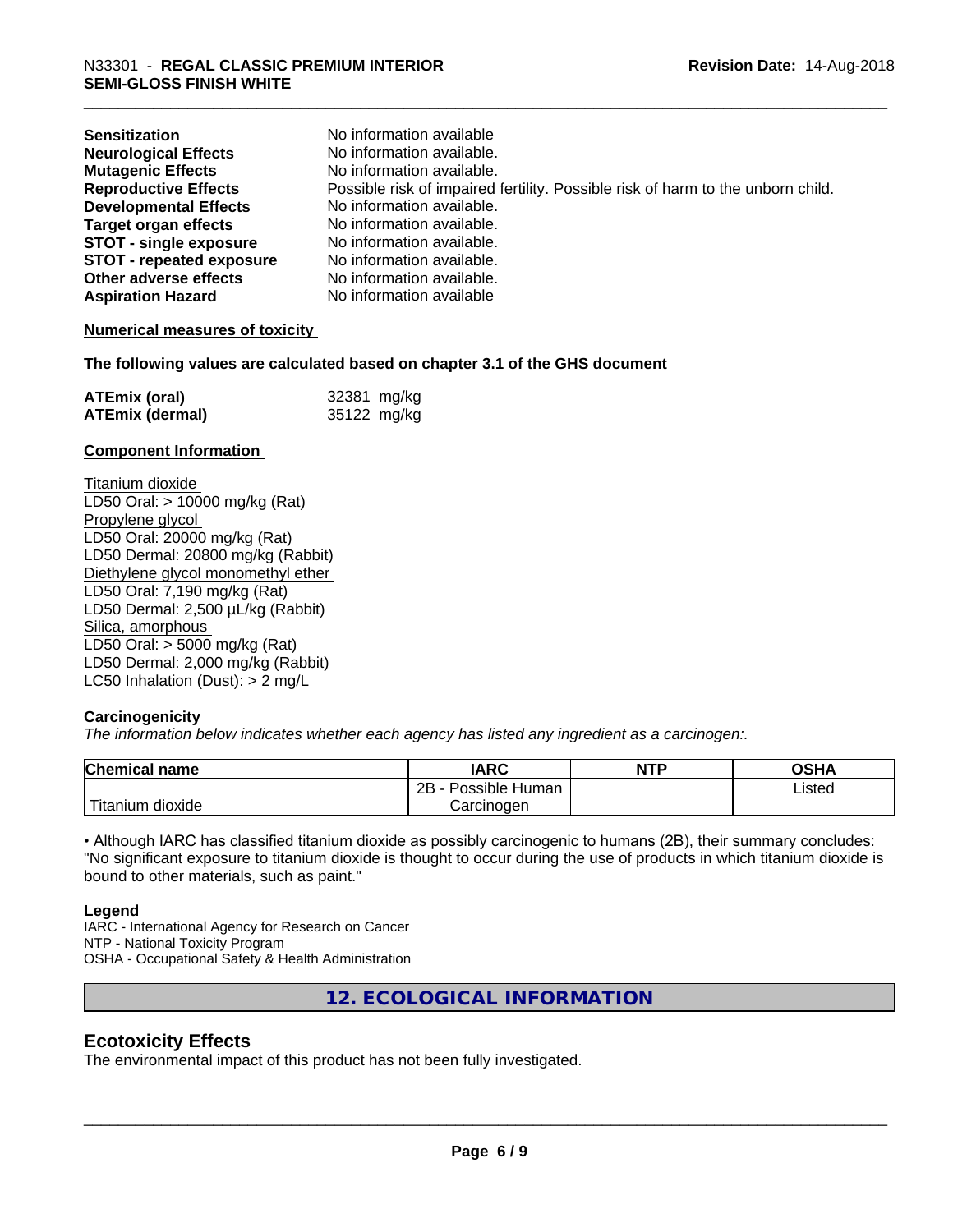#### **Product Information**

#### **Acute Toxicity to Fish**

No information available

#### **Acute Toxicity to Aquatic Invertebrates**

No information available

#### **Acute Toxicity to Aquatic Plants**

No information available

#### **Persistence / Degradability**

No information available.

#### **Bioaccumulation**

There is no data for this product.

#### **Mobility in Environmental Media**

No information available.

#### **Ozone**

No information available

## **Component Information**

#### **Acute Toxicity to Fish**

Titanium dioxide  $LC50:$  > 1000 mg/L (Fathead Minnow - 96 hr.) Propylene glycol LC50: 710 mg/L (Fathead Minnow - 96 hr.)

#### **Acute Toxicity to Aquatic Invertebrates**

Propylene glycol EC50: > 10000 mg/L (Daphnia magna - 24 hr.)

#### **Acute Toxicity to Aquatic Plants**

No information available

|                              | 13. DISPOSAL CONSIDERATIONS                                                                                                                                                                                               |
|------------------------------|---------------------------------------------------------------------------------------------------------------------------------------------------------------------------------------------------------------------------|
| <b>Waste Disposal Method</b> | Dispose of in accordance with federal, state, and local regulations. Local<br>requirements may vary, consult your sanitation department or state-designated<br>environmental protection agency for more disposal options. |
|                              | 14. TRANSPORT INFORMATION                                                                                                                                                                                                 |

**DOT** Not regulated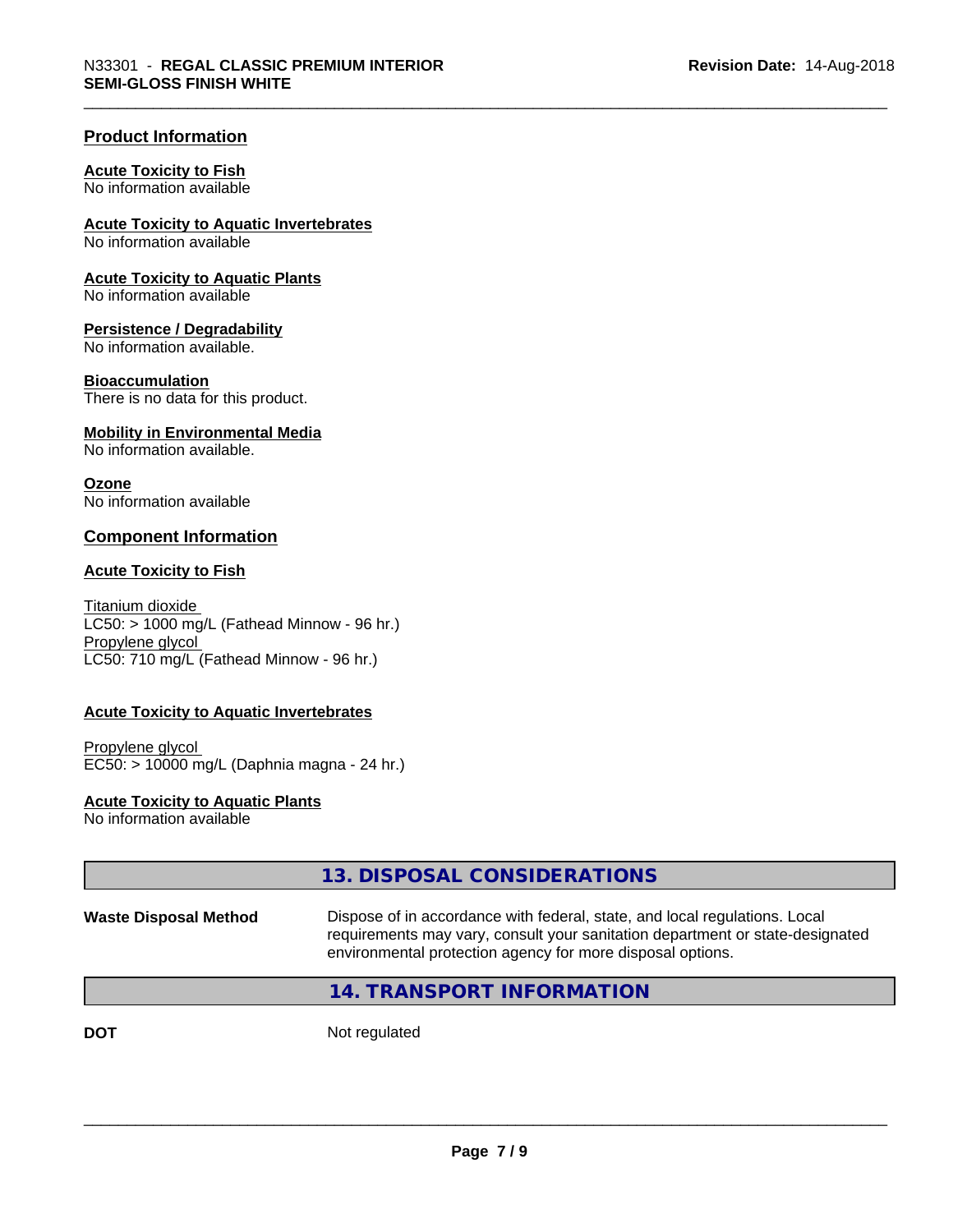| <b>ICAO / IATA</b> | Not regulated |
|--------------------|---------------|
|                    |               |

# **IMDG / IMO** Not regulated

**15. REGULATORY INFORMATION**

## **International Inventories**

| <b>TSCA: United States</b> | Yes - All components are listed or exempt. |
|----------------------------|--------------------------------------------|
| <b>DSL: Canada</b>         | Yes - All components are listed or exempt. |

#### **Federal Regulations**

#### **SARA 311/312 hazardous categorization**

| Acute health hazard               | Nο  |  |
|-----------------------------------|-----|--|
| Chronic Health Hazard             | Yes |  |
| Fire hazard                       | Nο  |  |
| Sudden release of pressure hazard | Nο  |  |
| Reactive Hazard                   | Nο  |  |

#### **SARA 313**

Section 313 of Title III of the Superfund Amendments and Reauthorization Act of 1986 (SARA). This product contains a chemical or chemicals which are subject to the reporting requirements of the Act and Title 40 of the Code of Federal Regulations, Part 372:

| Chemical name                      | CAS No.  | Weiaht-% | <b>CERCLA/SARA 313</b><br>(de minimis concentration) |
|------------------------------------|----------|----------|------------------------------------------------------|
| Diethylene glycol monomethyl ether | 111-77-3 |          |                                                      |

#### **Clean Air Act,Section 112 Hazardous Air Pollutants (HAPs) (see 40 CFR 61)**

This product contains the following HAPs:

*None*

#### **US State Regulations**

#### **California Proposition 65**

**A** WARNING: Cancer and Reproductive Harm– www.P65warnings.ca.gov

#### **State Right-to-Know**

| <b>Chemical name</b>               | <b>Massachusetts</b> | <b>New Jersey</b> | Pennsylvania |
|------------------------------------|----------------------|-------------------|--------------|
| Titanium dioxide                   |                      |                   |              |
| Propylene glycol                   |                      |                   |              |
| Diethylene glycol monomethyl ether |                      |                   |              |
| Silica, amorphous                  |                      |                   |              |